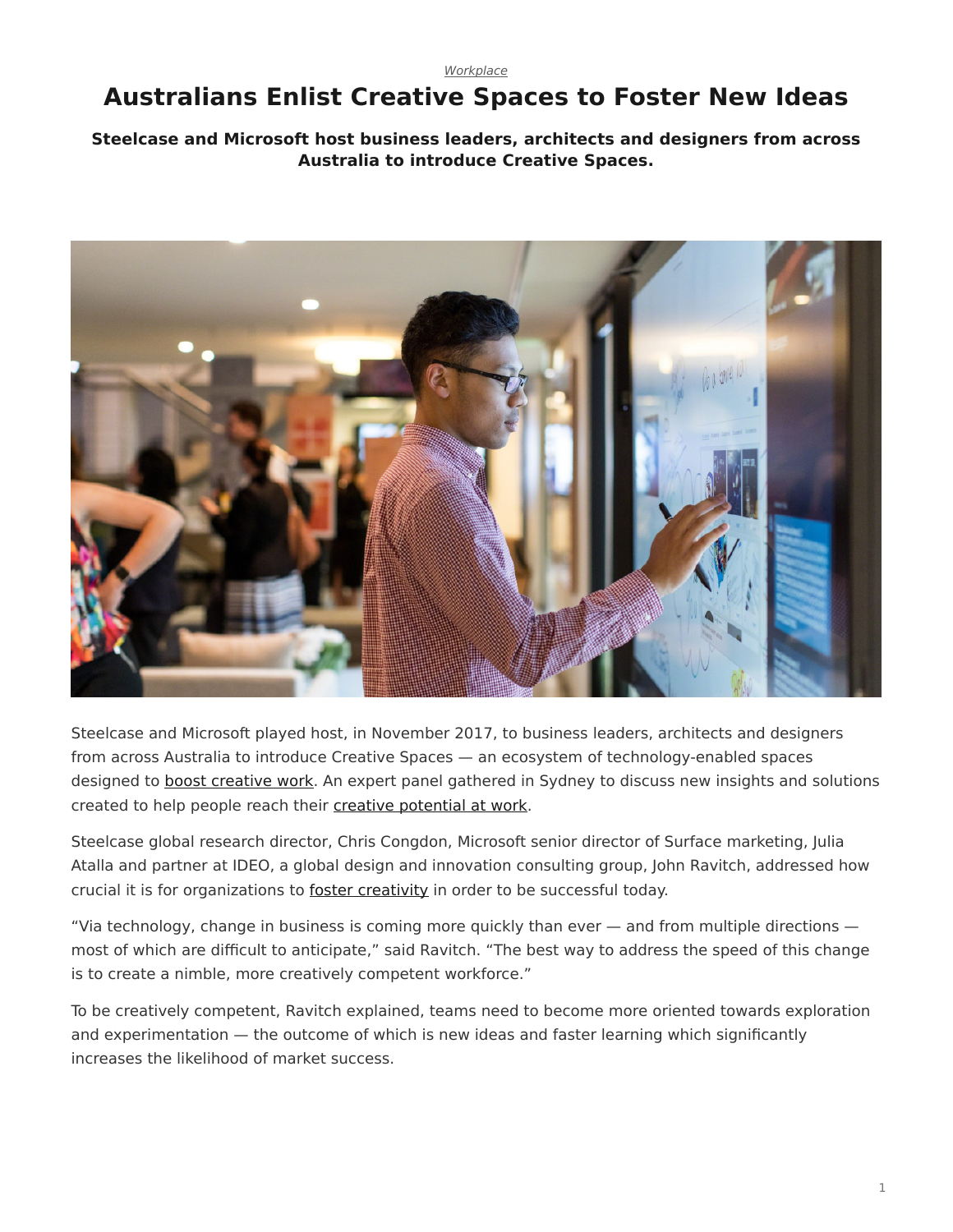Despite progressive workstyles in Australia such as activity-based working, where people have different spaces available for different types of work, there remains significant untapped potential. While Australians rate their quality of life at work slightly above average, they also grapple with a workforce no more engaged than the rest of the world. Just 12 percent of Australians are highly engaged and highly satisfied at work ([Steelcase Global Report: Engagement and the Global Workplace\)](https://www.steelcase.com/steelcase-global-report/).

"With employee engagement relatively low, it's important to introduce physical and visual cues to help people do things differently," said Atalla. "People are creatures of habit. If you want to unlock human creativity, you need them to break their habits and try something new. Space and technology can be the subtle cues to help people be more creative and help teams perform better."



Together, [Steelcase and Microsoft](https://www.steelcase.com/microsoft-steelcase/) have integrated space and technology into the design of [Creative](https://www.steelcase.com/microsoft-steelcase/creativity/) [Spaces](https://www.steelcase.com/microsoft-steelcase/creativity/) to support the different ways people work throughout the creative process. Creative Spaces include a range of places and technologies to enable a creative rhythm.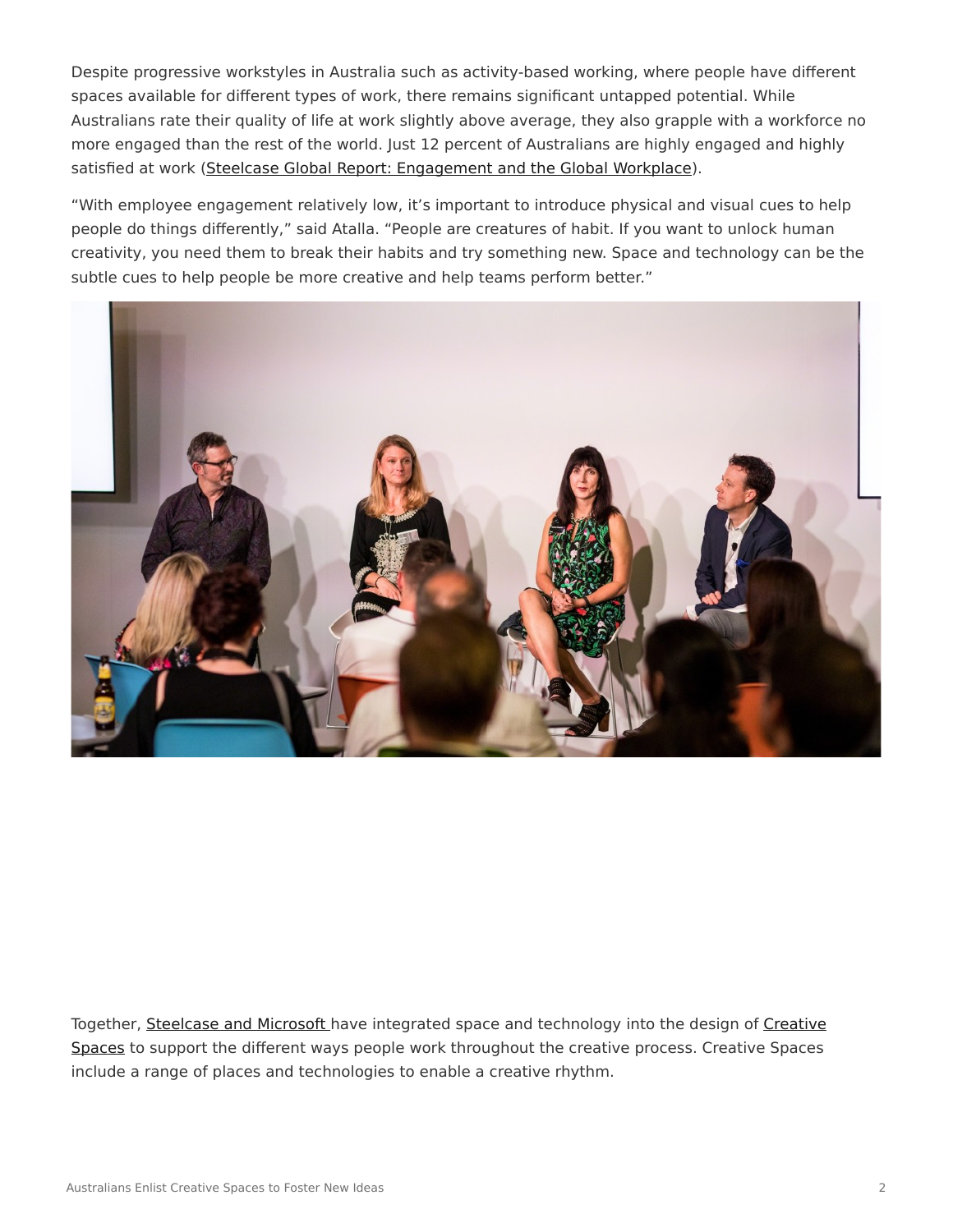"Technology is a great tool. But, it also has to be situated in a way that encourages people to use it," said Congdon. "Sometimes our work environments give us hierarchical cues. They don't invite us to participate. To have space and technology work together requires thoughtful planning. They can optimize one another."



Congdon shared the example of a typical conference room. Everyone sits down and the person at the head of the table conducts most of the meeting. In this scenario, people can easily disengage. In contrast, the Ideation Hub is a Creative Space designed to encourage active participation. [Stool-height seating](https://www.steelcase.com/products/stools/) provides everyone an equal opportunity to contribute as people co-create, refine and share ideas on the Surface Hub.

In addition to the Ideation Hub, four other initial Creative Spaces are designed for the work modes research says are critical to the creative process. The Focus Studio supports alone time to let ideas incubate. The Duo Studio is a shared space for paired co-creation. The Maker Commons encourages rapid prototyping and the socialization of ideas. And, the Respite Room offers a place for the brain to rest and form new connections.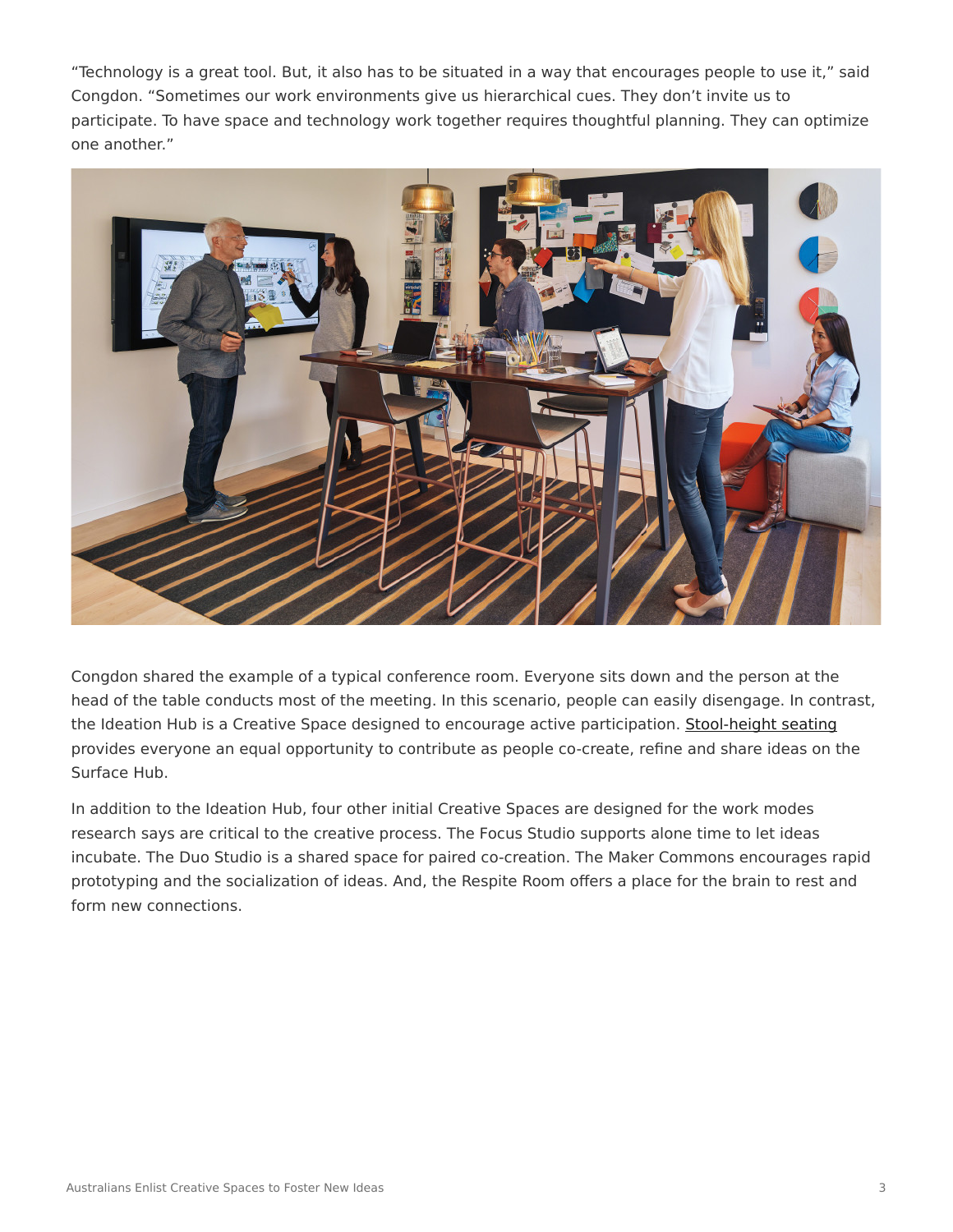

[Creative Spaces](https://www.steelcase.com/microsoft-steelcase/creativity/) are now on display around the world in Sydney, Tokyo, New York, Chicago and London. To learn more about the creative process and how the environment can help, read [The Creative Shift](https://www.steelcase.com/research/articles/topics/creativity/creative-shift/) in the 360 Magazine or download [360 Focus: Creativity, Work and the Physical Environment](https://www.steelcase.com/360-focus-creativity/) to dive more deeply into Steelcase research on creative work.

| +About Steelcase |  |
|------------------|--|
| +Customer Care   |  |
| +Legal Notices   |  |
| +Connect With Us |  |
| +Contact Us      |  |
| <b>Steelcase</b> |  |
|                  |  |